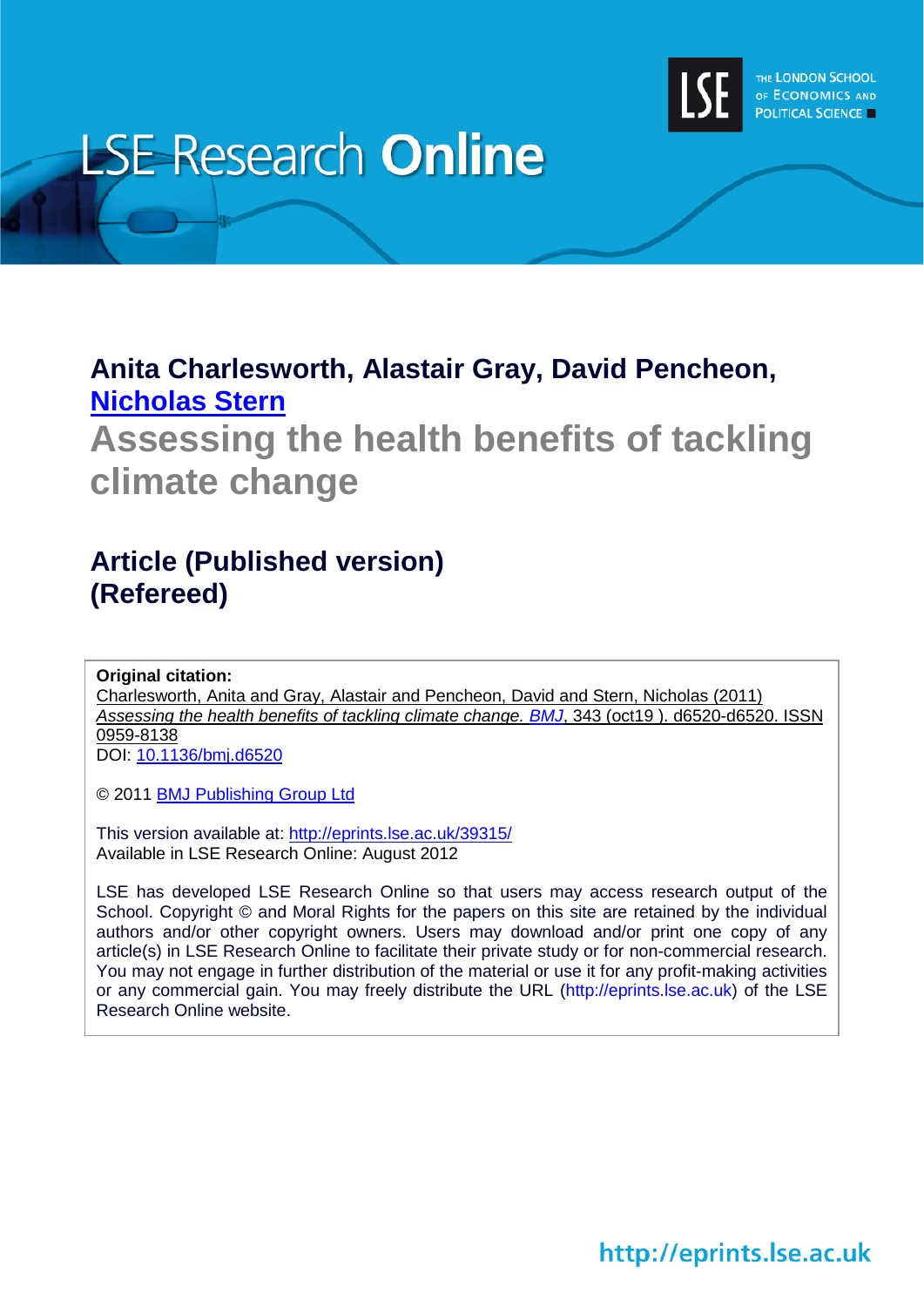# **EDITORIALS**

# **Assessing the health benefits of tackling climate change**

Robust measures and interdisciplinary collaboration are needed

Anita Charlesworth *chief economist<sup>1</sup>, Alastair Gray professor of health economics<sup>2</sup>, David Pencheon* director<sup>3</sup>, Nicholas Stern IG Patel professor of economics and government <sup>4</sup>

<sup>1</sup>Nuffield Trust, London, UK; <sup>2</sup>Health Economics Research Centre, Department of Public Health, University of Oxford, Oxford, UK; <sup>3</sup>NHS Sustainable Development Unit, Cambridge CB21 5XB, UK ; <sup>4</sup>Grantham Research Institute on Climate Change and the Environment, London School of Economics and Political Science, London, UK

Health systems around the world are notshort of big challenges, such as managing demand; containing cost; improving access, quality, and transparency; embracing new technology, and engaging patients and the public. More recent challengesto add to thislist include population growth; competition for the limited resources of energy, food, and water; and increasingly serious climate change.<sup>1</sup> If these problems are left unchecked and unmanaged collaboratively at a global level, compelling evidence shows that this could result in economic and social breakdown, migration, and conflict.<sup>23</sup> Evidence suggests that these urgent emerging problems could provide an opportunity for health professionals and health systems to also tackle the more traditional challenges that health systems face.

Fortunately, actions that can help mitigate climate change over the longer term can also improve individual and global health now.<sup>4</sup> For example, over-consumption of red processed meat is not good for immediate health or for longer term environmental survival and the use of fossil fuel to move from one place to another can be bad for health and is carbon intensive.<sup>5</sup> Increasing evidence also shows that models of care for specific health problems such as myocardial infarction, <sup>6</sup> renal disease,<sup>7</sup> and diabetes<sup>8</sup> can be developed in more patient centred and environmentally sensitive ways.

Two specific areas need to be tackled to ensure that improvements in the delivery of healthcare and global public health are informed and driven by research. Firstly, health systems need to design and implement valid and consistent methods of embedding genuine sustainability and assessment of environmental risk into health and healthcare evaluation. This means going beyond health specific measures of value such as quality adjusted life years. Indeed, the most recent version of the UK Treasury's *Green Book* (guidance on the appraisal and evaluation of all policies, programmes, and projects) now states that "Social cost benefit analysis seeks to assessthe net value of a policy or project to society as a whole," with health being referred to directly.<sup>9</sup> Agreed methods are

urgently needed that assess the full social impact of health and healthcare, to ensure that opportunities for advancing social welfare are taken and that unnecessary damage (such as unsustainable resource use, irreversible climate change, or even human conflict) is avoided. Crucially, this means ensuring that the environmental impact of resource consumption and carbon emissions associated with healthcare is systematically examined and reflected in evaluations. Only then can better models of care be designed in which sustainability is one of the dimensions of quality.<sup>10</sup> This would enable comparisons of the real social benefits and costs of different models of care, which could result in many current activities being re-prioritised. In particular, incorporating environmental costs and benefits associated with health interventions into assessments would help align the incentives towards more financially, clinically, and environmentally sustainable models of prevention and care. In doing so, the size of the contribution of healthcare (public and private) to the overall economy should be recognised—in terms of resources alone, in 2009 around 6% of national income (conventionally measured) was spent on healthcare across all countries and almost 11% in countries that are part of the Organisation for Economic Co-operation and Development.<sup>11</sup>

Secondly, agreement is needed on how to cost and value the immediate and longer term health benefits of mitigating climate change. The multiple health benefits of reducing carbon emissions and their effect on the economy are yet to be systematically captured and valued. The importance of doing this was recognised in the Stern review.<sup>12</sup>

Designing and agreeing systematic measures of the health benefits of taking action requires interdisciplinary collaboration between health professionals, economists, and climate change scientists. It also involves interagency collaboration between the Department of Energy and Climate Change; the Department for Environment, Food and Rural Affairs; the Department of Health; and the National Institute for Health and Clinical Excellence to ensure that this is done in rigorous ways that

david.pencheon@sdu.nhs.uk